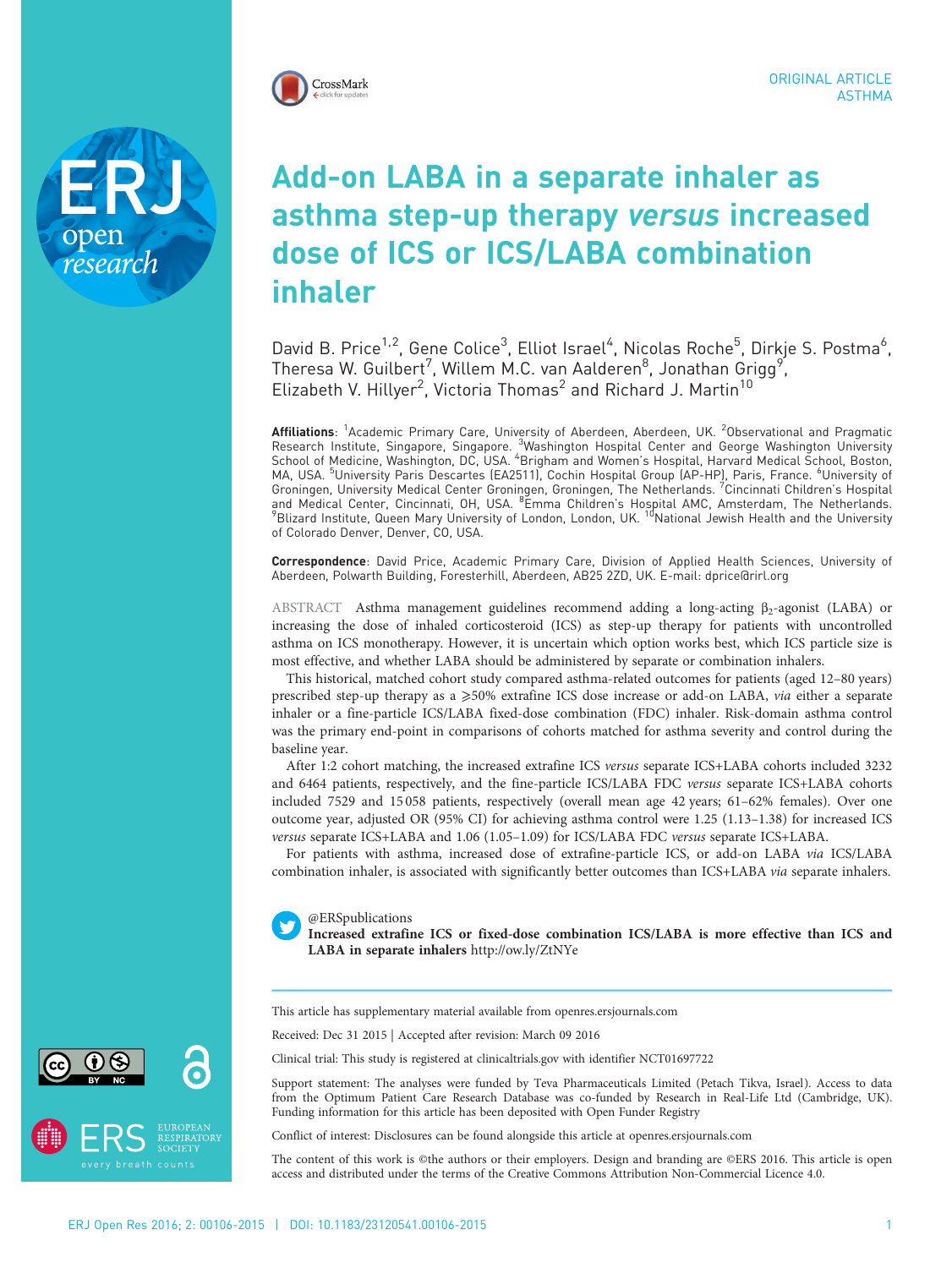# Introduction

For patients whose asthma is not controlled with low-to-moderate doses of inhaled corticosteroids (ICS), the preferred initial step-up option in asthma management guidelines is the addition of a long-acting  $\beta_2$ -agonist (LABA), either as a fixed-dose combination (FDC) or *via* two separate inhalers, with further step-up options including an increased dose of ICS [\[1, 2\]](#page-8-0). Until 2011, the British Thoracic Society/Scottish Intercollegiate Network recommended ICS and LABA in either separate or combination inhalers [\[3\]](#page-8-0). However, previous research has shown that, for patients using separate ICS and LABA inhalers, problems with adherence can result in LABA monotherapy, which has been associated with an increased risk of death [\[4\]](#page-8-0). Despite this, there is little evidence or guidance in the literature regarding whether separate or combination inhalers are preferred or recommended.

For adolescents and adults, the addition of LABA to ICS therapy often provides better symptom control and less need for reliever therapy [[5](#page-8-0)–[7\]](#page-8-0). In randomised controlled trials, patients receiving LABA in combination with ICS experienced improved lung function and symptom control compared with patients receiving an increased ICS dose [[6, 8](#page-8-0)–[13](#page-8-0)]. Some of these trials assessed the effect of combination inhalers compared with separate inhalers, but few statistically significant differences were observed [[12\]](#page-8-0). However, up to 95% of patients with asthma are not eligible for participation in randomised controlled trials because of smoking, comorbidities or lung function impairment [\[14](#page-8-0)]. Furthermore, recruited patients benefit from close follow-up during their participation in these trials, and adherence in these studies is therefore likely to be higher than in the general patient population [[15](#page-8-0), [16](#page-8-0)]. Observational studies have indeed suggested that combination inhalers improve adherence in real-life patients, which is likely to influence therapeutic outcomes [[17](#page-8-0), [18](#page-8-0)]. Moreover, we have previously shown that an increased dose of ICS is as effective as add-on LABA via FDC inhaler in a general population of patients with asthma [\[19\]](#page-8-0).

Another variable that may affect outcomes is particle size. Previous randomised trials have often focused on fine-particle ICS (mass median aerodynamic diameter 2–5 μm), such as fluticasone and budesonide, whereas a substantial proportion of the general asthma patient population is prescribed extrafine-particle ICS. Extrafine-particle ICS (e.g. beclomethasone, mass median aerodynamic diameter ∼1 μm), exhibits significantly increased lung deposition compared with fine-particle ICS [[20](#page-8-0), [21](#page-8-0)]. Furthermore, real-life research has suggested that treatment with extrafine-particle ICS results in similar or superior asthma-related outcomes at lower prescribed doses compared with fine-particle ICS [[22](#page-8-0)–[25](#page-8-0)].

The objective of this retrospective matched cohort study was to evaluate the real-life effectiveness of step-up asthma therapy with LABA added to ICS (any particle size) via separate inhalers compared with either an increased dose of extrafine-particle ICS or with a fine-particle ICS/LABA FDC inhaler. Our hypothesis was that, for adolescent and adult patients with evidence of persistent uncontrolled asthma, step-up treatments with either increased extrafine-particle ICS or with fine-particle ICS/LABA FDC would be a superior alternative to ICS and LABA in separate inhalers.

#### **Methods**

#### Data source and patients

This historical, matched cohort, comparative effectiveness study drew on two large UK databases: the General Practice Research Database (GPRD), which is now part of the Clinical Practice Research Datalink [[26](#page-9-0)], and the Optimum Patient Care Research Database (OPCRD) (supplementary material) [[27\]](#page-9-0). Both databases are well described and have previously been used for respiratory research. The Independent Scientific Advisory Committee approved the use of GPRD data for the purpose of this study, and the OPCRD was approved by Trent Multi-Centre Research Ethics Committee (current NHS HRA approval REC reference 15/EM/0150) for clinical research use. The study protocol was designed by an independent steering committee and approved by the Anonymised Data Ethics Protocols and Transparency Committee, which is the independent scientific advisory committee of Optimum Patient Care. This study was registered at [clinicaltrials.gov](http://clinicaltrials.gov/) (identifier NCT01697722).

Eligible patients (aged 12–80 years) had at least 2 years of continuous data within the study window: a 1-year baseline period before the index date to control for baseline confounders, and a 1-year outcome period following the index date during which primary and secondary outcome parameters were assessed. During the baseline year, patients had at least two prescriptions for asthma therapy, including at least one for ICS. Exclusion criteria included a recorded diagnosis of chronic obstructive pulmonary disease (COPD) or any chronic respiratory disease other than asthma, as well as a history of smoking for patients between 61 and 80 years of age. This age limit was chosen in order to minimise the inclusion of patients with COPD misdiagnosed as asthma, since the proportion of patients with airflow obstruction who also have COPD increases to ∼40% for patients aged 60–69 years and the diagnoses can be difficult to differentiate [\[28](#page-9-0)–[30\]](#page-9-0).

The index date was defined as the date ICS treatment was stepped up by one of the following three options: 1) ⩾50% increase in ICS dose of extrafine-particle beclomethasone dipropionate (ICS step-up);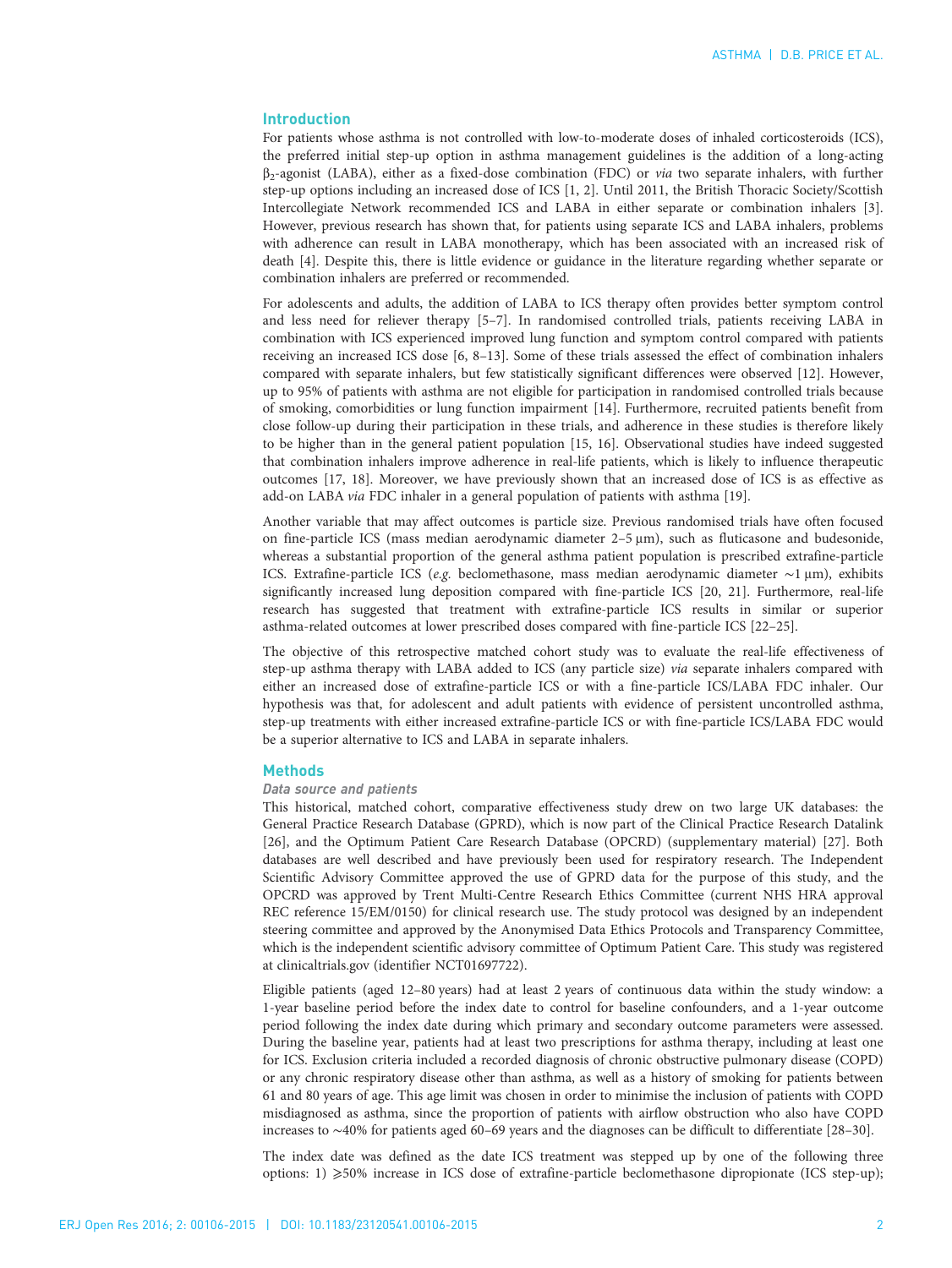<span id="page-2-0"></span>2) addition of LABA via FDC of fine-particle ICS and LABA with no change in ICS dose (ICS/LABA FDC); or 3) addition of LABA by separate inhaler, with no change in ICS drug substance, device type or daily ICS dose in beclomethasone equivalents (separate ICS+LABA). During the baseline period, patients in all cohorts were prescribed either fine-particle or extrafine-particle ICS. During the outcome period, patients in the ICS step-up cohort were prescribed extrafine-particle ICS, patients in the ICS/LABA FDC cohort received fine-particle ICS, and patients in the separate ICS+LABA cohort received either fine-particle or extrafine-particle ICS (supplementary material and table S2). The study period covered 14 years between January 1997 and January 2011.

#### Outcome measures

The primary effectiveness end-point was risk-domain asthma control, i.e. no hospital admission, no emergency department attendance, no general practice attendance for lower respiratory tract infections, and no oral corticosteroid prescriptions as previously described [[23](#page-8-0), [25\]](#page-8-0). Secondary end-points included the number of severe exacerbations, number of acute respiratory events and treatment stability (table 1) [[31](#page-9-0), [32](#page-9-0)].

The total daily coverage of  $\beta_2$ -agonist (short-acting  $\beta_2$ -agonist (SABA)+LABA) was calculated as the dispensed amount divided by 365 and defining two puffs of SABA (albuterol 200 μg or terbutaline 500 μg) as lasting 4 h, and two puffs of LABA via pressurised metered-dose inhaler or one puff of LABA via dry powder inhaler as lasting 12 h.

#### Statistical analysis

The statistical analysis plan was defined before data analysis, following a priori defined standard procedures of the research team. After patient selection (figure S1), an exploratory analysis was carried out for all

#### TABLE 1 Study definitions: database-derived outcome measures and matching criteria

#### Primary end-point

Risk-domain asthma control includes all of the following:

- 1. No asthma-related# hospital attendance or admission, ED attendance, out-of-hours attendance, or outpatient hospital attendance, and
- 2. No GP consultation for lower respiratory tract infection<sup>¶</sup> with resultant antibiotic prescription<sup>¶</sup>, and
- 3. No prescription for acute course of oral corticosteroids

## Secondary end-points

- Number of severe exacerbations<sup>+</sup>, defined as any of the following [31]:
	- 1. Asthma-related<sup>#</sup> hospital attendance or admission or ED attendance, or
	- 2. Acute course of oral corticosteroids
- Number of acute respiratory events, defined as any of the following:
	- 1. Asthma-related<sup>#</sup> hospital attendance or admission or ED attendance, or
	- 2. Acute course of oral corticosteroids, or
	- 3. GP consultation for lower respiratory tract infection¶
- Treatment stability, includes all of the following:
	- 1. Asthma control (primary end-point, see above) and
	- 2. No treatment change, defined additional therapy or change in therapy as
		- a) Increased ICS dose (by ≥50%), or
		- b) Use of additional therapy, such as LABA, LTRA or theophylline

Matching criteria: patients were matched at the index prescription date by

- 1. Sex (male/female)
- 2. Age (±5 years)
- 3. Last ICS daily dose prescribed before index date prescription (categorised as 1–50 μg/51–100 μg/ 101-200 μg/201-300 μg/301-400 μg/>400 μg in extrafine beclomethasone equivalents<sup>§</sup>)
- 4. Asthma control (defined as primary end-point) during baseline year (controlled/not controlled)
- 5. Mean SABA daily dose during baseline year<sup> $f$ </sup> (categorised as 0 μg/1–200 μg/201–400 μg/>400 μg)
- 6. Asthma consultation(s) without severe exacerbation  $[0/1/\geq 2]$

ED: emergency department; GP: general practitioner; ICS: inhaled corticosteroid; LABA: long-acting  $β_2$ -agonist; LTRA: leukotriene receptor antagonist; SABA: short-acting  $β_2$ -agonist.  $\overset{\#}{=}$ : defined as all events with a lower respiratory code, including all asthma codes and lower respiratory tract infection codes; 1: identified as GP consultations with a code for lower respiratory tract infection Read code in the database; \*: hospital attendance/admission and/or an oral corticosteroid course within a 2-week window were considered as one exacerbation; <sup>§</sup>: doses of budesonide and the large-particle beclomethasone (Clenil Modulite, Chiesi, Manchester, UK) were halved, and fluticasone doses of 250 μg and 500 μg were treated as equivalent to extrafine-particle beclomethasone 200 and 400 μg; <sup>f</sup>: SABA daily dose was defined as total prescribed SABA during baseline year divided by 365. Reproduced from [19] with permission from the publisher.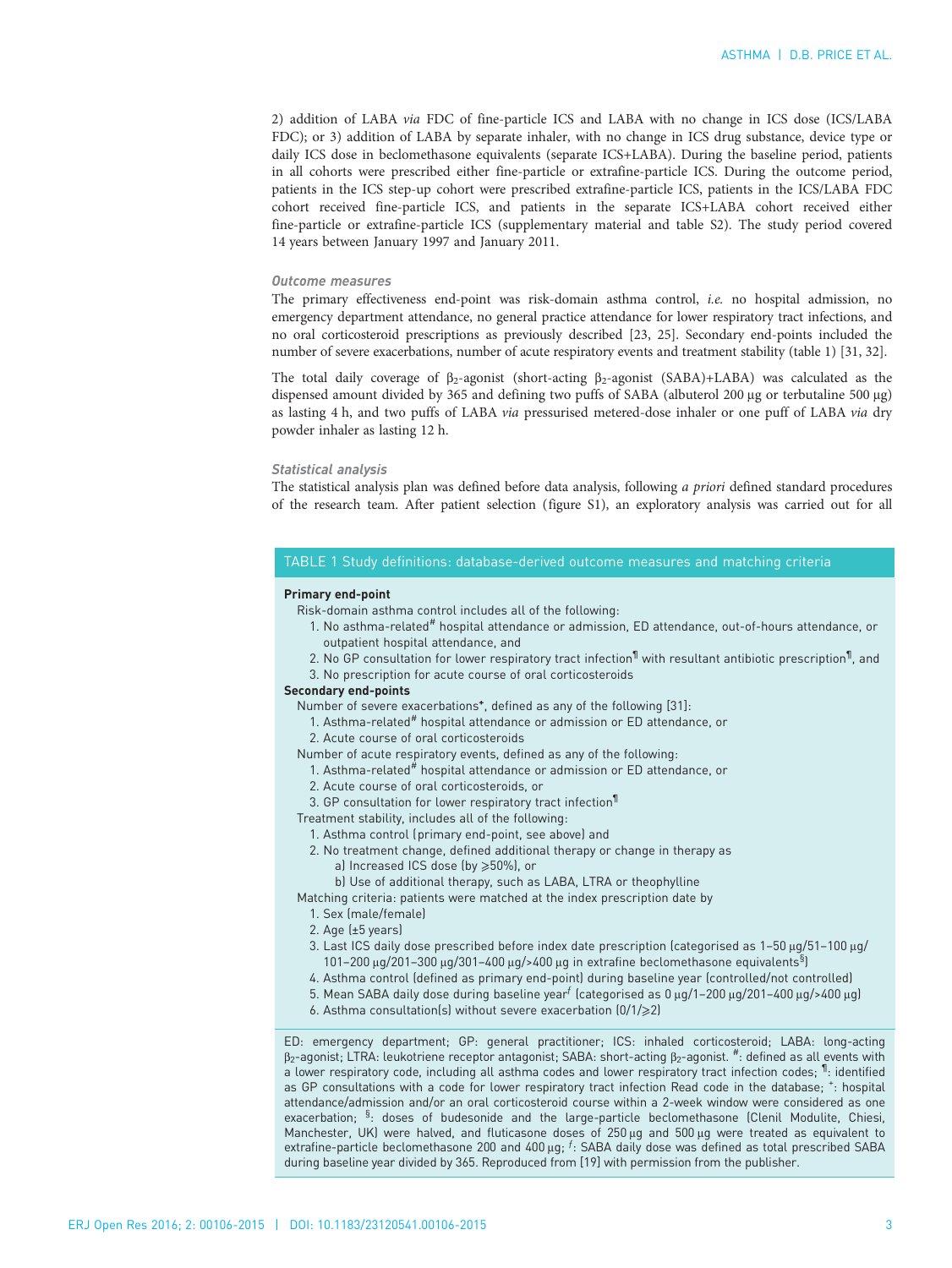baseline variables, and statistical analyses were carried out via primary and secondary effectiveness outcomes. The analysis of baseline data revealed clinical and statistically significant differences between cohorts. A matched cohort analysis was therefore carried out using demographic and clinical matching criteria, as outlined in [table 1.](#page-2-0) To maximise cohort sizes, a 1:2 matching was carried out between the extrafine-particle ICS step-up and the separate ICS+LABA cohorts on the one hand, and between the FDC fine-particle ICS/ LABA and the separate ICS+LABA cohorts on the other hand. Summary statistics were used to describe all matched baseline and outcome variables, both for the combined patient group and separated into treatment groups. To reduce the possibility of selection bias, numerous potential confounding variables were assessed, including some that were identified during previous respiratory research from the research team: baseline differences between treatment cohorts (p<0.10) were considered potentially important, as well as baseline variables that were predictive ( $p<0.05$ ) of each effectiveness outcome in multivariable analyses. Variables that met these criteria were examined for collinearity, as well as for clinical importance, to select those used as potential confounders in regression modelling of outcomes.

Two-way comparisons between cohorts, both baseline and outcome variables, were analysed by conditional logistic regression. The adjusted odds of achieving risk-domain asthma control were compared between treatment groups using conditional logistic regression models, with asthma control used as the dependent variable, and treatment and potential confounding factors as explanatory variables. Variables with p<0.10 were included as potential confounding factors. The same method was employed to determine the adjusted odds of achieving treatment stability. The total number of severe exacerbations during the outcome period was compared between matched treatment groups using a conditional Poisson regression model, and exacerbation rate ratios were determined. The model used empirical standard errors for more robust confidence intervals, and adjustments were made for potential baseline confounders. Statistically significant results were defined as p<0.05. Analyses were carried out using SPSS Statistics (version 19; IBM, Armonk, NY, USA), SAS (version 9.3; SAS Institute, Cary, NC, USA), and Microsoft Office Excel 2007 (Microsoft Corp. Redmond, WA, USA).

## Results

#### Extrafine-particle ICS dose step-up compared with ICS and LABA in separate inhalers

Information on the unmatched patient population is available in the supplementary material and table S1. After patient selection (figure S1) and 1:2 matching there were 3232 patients in the extrafine ICS step-up cohort and 6464 patients in the separate ICS+LABA cohort [\(table 2](#page-4-0), table S2, supplementary material). The mean age was 42 years and 61% were female. The cohorts were well matched for asthma-related parameters, and statistically significant differences between cohorts were small ([table 2](#page-4-0)). The mean ICS dose prescribed on the index date for the extrafine ICS step-up cohort was approximately twice that for the separate ICS+LABA cohort (394 versus 194 μg·day<sup>-1</sup>; p<0.001).

Over the outcome year, the proportion of patients who achieved risk-domain asthma control increased from 65% during the baseline year to 75% and 71% in the extrafine ICS step-up and separate ICS+LABA cohorts, respectively. Therefore, a significantly higher proportion of patients prescribed extrafine ICS step-up achieved risk-domain asthma control compared with those prescribed separate ICS+LABA, and fewer of these patients experienced severe asthma exacerbations or acute respiratory events or required a change in therapy [\(table 3](#page-5-0)). The adjusted odds ratios for achieving risk-domain asthma control and treatment stability were significantly greater with extrafine ICS step-up compared with separate ICS+LABA. For risk-domain asthma control, the OR (95% CI) was 1.25 (1.13–1.38), while the rates of severe exacerbations or acute respiratory events were significantly lower [\(figure 1](#page-6-0)).

The daily dose of SABA during the outcome year was significantly higher in the extrafine ICS step-up cohort than in the separate ICS+LABA cohort, although the median was the same (219 μg·day<sup>-1</sup>). However, total β2-agonist coverage was significantly longer for the separate ICS+LABA cohort than for the extrafine ICS step-up cohort [\(table 3](#page-5-0), [figure 2a](#page-6-0)).

# Fine-particle ICS/LABA combination inhaler compared with ICS and LABA in separate inhalers

After matching, there were 7529 patients in the fine-particle ICS/LABA combination cohort and 15 058 patients in the separate ICS+LABA cohort. Most of the baseline differences between cohorts were small, although several were statistically significant because of the large cohort sizes ([table 2](#page-4-0), table S2, supplementary material). For the patients who received separate ICS+LABA inhalers, the mean index date was 2 years earlier than for those who received fine-particle ICS/LABA FDC inhalers. Probably as a consequence of this, fewer patients in the separate ICS+LABA cohort had recorded smoking data (83% versus 92% in the ICS/LABA FDC cohort) ([table 2\)](#page-4-0).

During the outcome year, the proportion of patients who achieved risk-domain asthma control increased from 58% during the baseline year to 72% in the fine-particle ICS/LABA cohort and 68% in the separate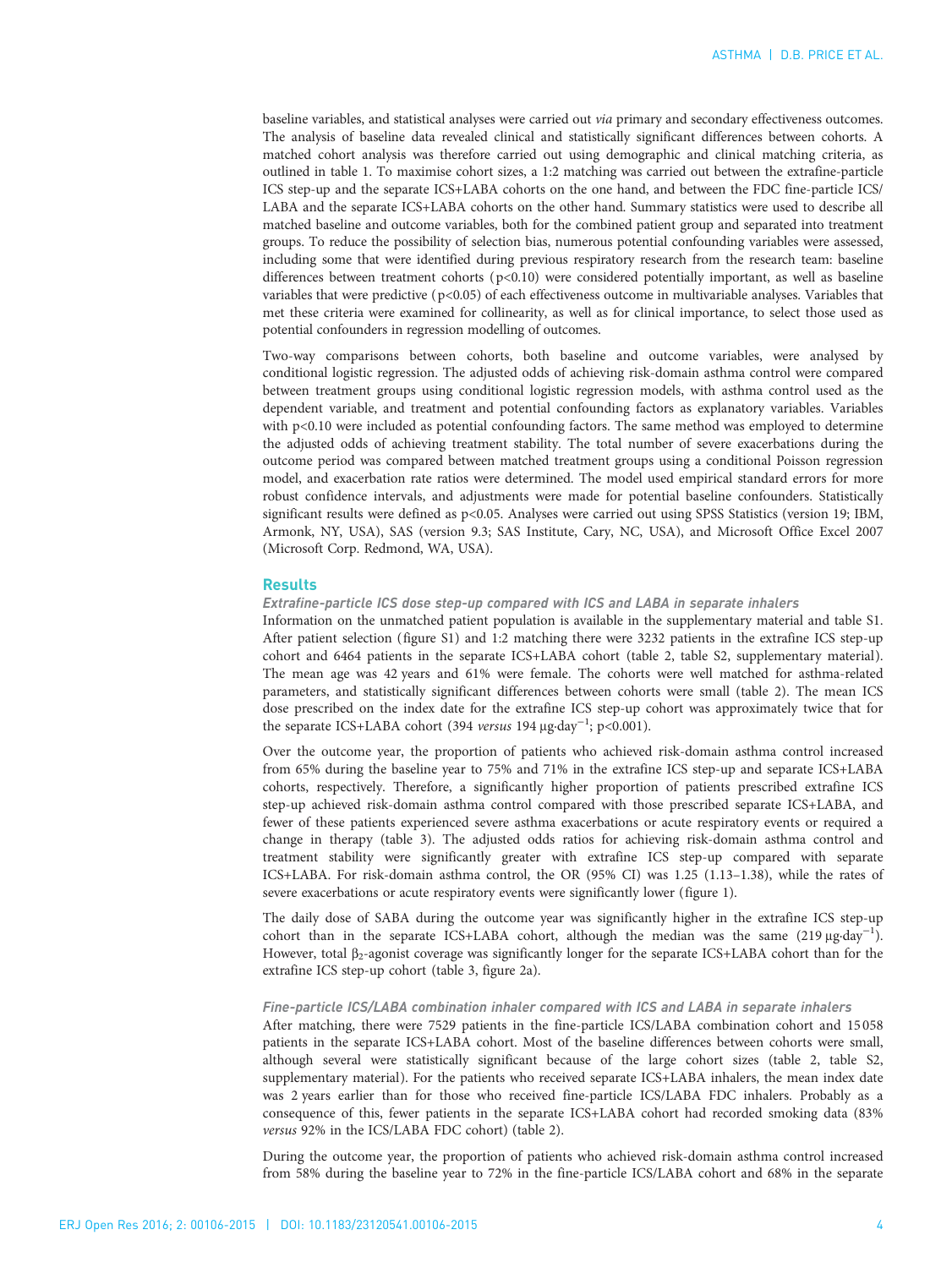<span id="page-4-0"></span>TABLE 2 Baseline demographic and clinical characteristics for two two-way comparisons of a step-up in asthma therapy using an increased dose of extrafine-particle ICS or a fine-particle ICS/LABA combination inhaler, compared with add-on LABA in a separate inhaler

| <b>Characteristics</b>                                     |                 | <b>Extrafine ICS step-up</b>       | <b>FDC fine-particle ICS/LABA</b> |                                    |  |
|------------------------------------------------------------|-----------------|------------------------------------|-----------------------------------|------------------------------------|--|
|                                                            | ICS step-up     | <b>Separate</b><br><b>ICS+LABA</b> | <b>FDC</b><br><b>ICS/LABA</b>     | <b>Separate</b><br><b>ICS+LABA</b> |  |
| Subjects n                                                 | 3232            | 6464                               | 7529                              | 15058                              |  |
| Female <sup>#</sup>                                        | 1959 (60.6)     | 3918 [60.6]                        | 4689 [62.3]                       | 9378 (62.3)                        |  |
| Age at index date years <sup>#</sup>                       | $42.4 \pm 16.4$ | $42.3 \pm 16.4$                    | $42.1 \pm 16.1$                   | $42.2 \pm 15.9*$                   |  |
| Smoking status <sup>11</sup>                               |                 |                                    |                                   |                                    |  |
| Current smoker                                             | 625 (22.3)      | $1165$ $(21.5)***$                 | 1564 (22.7)                       | 2992 (24.0) ***                    |  |
| Ex-smoker                                                  | 503 (18.0)      | 956 (17.7)                         | 1255 (18.2)                       | 2190 (17.6)                        |  |
| Nonsmoker                                                  | 1673 (59.7)     | 3291 (60.8)                        | 4076 (59.1)                       | 7283 (58.4)                        |  |
| Nonsmokers aged 61-80 years                                | 426 (13.2)      | 826 (12.8)                         | 878 (11.7)                        | 1694 (11.2)                        |  |
| Risk-domain asthma control#                                | 2094 (64.8)     | 4188 (64.8)                        | 4400 (58.4)                       | 8800 (58.4)                        |  |
| <b>Severe exacerbations</b>                                |                 |                                    |                                   |                                    |  |
| 0                                                          | 2412 (74.6)     | 4745 (73.4)*                       | 5244 (69.7)                       | 10225 (67.9)***                    |  |
| $\mathbf{1}$                                               | 573 (17.7)      | 1175 (18.2)                        | 1550 (20.6)                       | 3186 (21.2)                        |  |
| $\overline{2}$                                             | 167(5.2)        | 378 (5.8)                          | 499 [6.6]                         | 1045 (6.9)                         |  |
| $\geqslant$ 3                                              | 80(2.5)         | $166$ $(2.6)$                      | 236(3.1)                          | 602(4.0)                           |  |
| <b>Acute respiratory events</b>                            |                 |                                    |                                   |                                    |  |
| $\theta$                                                   | 2124 (65.7)     | 4218 (65.3)                        | 4522 (60.1)                       | 8907 (59.2)                        |  |
| $\mathbf{1}$                                               | 701 (21.7)      | 1391 (21.5)                        | 1859 (24.7)                       | 3725 (24.7)                        |  |
| $\overline{2}$                                             | 267(8.3)        | 560 (8.7)                          | 731 (9.7)                         | 1473 [9.8]                         |  |
| $\geqslant$ 3                                              | 140(4.3)        | 295(4.6)                           | 417(5.5)                          | 953 (6.3)                          |  |
| Mean daily SABA dose#                                      |                 |                                    |                                   |                                    |  |
| $0 \mu g \cdot day^{-1}$                                   | 131(4.1)        | 262(4.1)                           | 208 (2.8)                         | 416 (2.8)                          |  |
| $1 - 200 \mu g \cdot day^{-1}$                             | 1318 (40.8)     | 2636 (40.8)                        | 2563 (34.0)                       | 5126 (34.0)                        |  |
| $201 - 400 \mu g \cdot day^{-1}$                           | 814 (25.2)      | 1628 (25.2)                        | 2022 (26.9)                       | 4044 (26.9)                        |  |
| $>400 \mu g \cdot day^{-1}$                                | 969 (30.0)      | 1938 (30.0)                        | 2736 (36.3)                       | 5472 (36.3)                        |  |
| Last ICS dose before index date $\mu$ g day <sup>-1*</sup> | $193 + 49$      | 194±54***                          | 295±187                           | 293±185*                           |  |
| ICS dose at index date $\mu$ day <sup>-1</sup>             | $394 + 98$      | 194±53***                          | $301 \pm 194$                     | 292±184***                         |  |
| Asthma consultations/severe exacerbations <sup>#</sup>     |                 |                                    |                                   |                                    |  |
| $\theta$                                                   | 1157 (35.8)     | 2314 (35.8)                        | 2351 (31.2)                       | 4702 (31.2)*                       |  |
| $\mathbf{1}$                                               | 1136 (35.1)     | 2272 (35.1)                        | 2542 (33.8)                       | 5084 (33.8)                        |  |
| $\overline{2}$                                             | 629 (19.5)      | 1126 (17.4)***                     | 1603 (21.3)                       | 3048 (20.2)                        |  |
| $\geqslant$ 3                                              | 310(9.6)        | 752 (11.6)                         | 1033 (13.7)                       | 2224 (14.8)                        |  |

Data are presented as n (%) or mean±sp, unless otherwise stated. Additional baseline data can be found in table S2. ICS: inhaled corticosteroids; LABA: long-acting β<sub>2</sub>-agonist; FDC: fixed-dose combination; SABA: short-acting β<sub>2</sub>-agonist.<sup>#</sup>: matching variable; <sup>¶</sup>: data were available for 2801 (86.7%) and 5412 (83.7%) patients in the ICS and separate ICS+LABA cohorts, respectively, and for 6895 (91.6%) and 12 465 (82.8%) in the ICS/LABA combination and separate ICS+LABA cohorts, respectively; <sup>+</sup> : for the purposes of matching, doses of budesonide and large-particle beclomethasone (Clenil Modulite, Chiesi) were halved, and 250 and 500 μg of fluticasone were set to be equivalent to 200 and 400 μg of extrafine beclomethasone, respectively. At the index date, ICS doses are reported as half budesonide doses, while extrafine beclomethasone and fluticasone doses are reported without modification. \*: p≤0.05, \*\*\*p<0.001, conditional logistic regression for two-way comparison between cohorts.

> ICS+LABA cohort. Risk-domain asthma control and treatment stability were significantly higher for patients who received fine-particle ICS/LABA inhalers compared with separate ICS+LABA inhalers. For risk-domain asthma control, the OR (95% CI) was 1.06 (1.05–1.09) and the risk of severe exacerbations and acute respiratory events was significantly lower [\(figure 3,](#page-7-0) [table 3\)](#page-5-0). The proportion of patients changing treatment was also lower in the fine-particle ICS/LABA FDC cohort than in the separate ICS+LABA cohort ([table 3](#page-5-0)).

> The daily dose of SABA was significantly lower, and the daily β<sub>2</sub>-agonist coverage (SABA+LABA) was significantly higher, for the fine-particle ICS/LABA FDC cohort compared with the separate ICS+LABA cohort ([table 3](#page-5-0), [figure 2b\)](#page-6-0).

# **Discussion**

This study of a real-life patient population showed that the odds of achieving risk-domain asthma control and treatment stability were significantly higher with an increased dose of extrafine-particle ICS or with fine-particle ICS/LABA FDC inhalers, as compared with ICS and LABA via separate inhalers.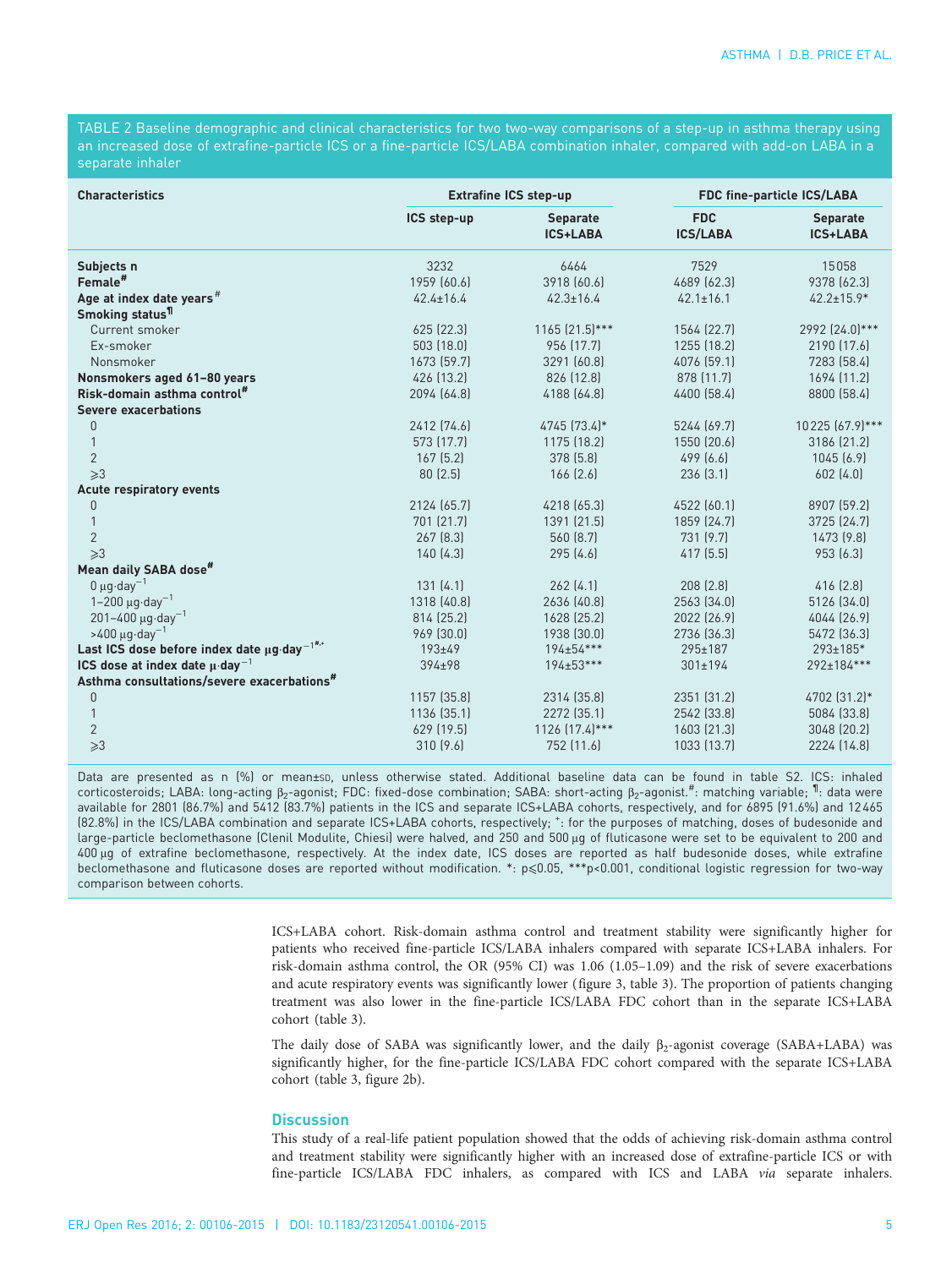<span id="page-5-0"></span>TABLE 3 Results from the 1-year outcome period from matched cohorts comparing a step-up in asthma therapy, using either an increased dose of extrafine-particle ICS, or a fine-particle ICS/LABA combination inhaler versus the addition of LABA to ICS in a separate inhaler

| <b>Outcome</b>                                      | <b>Extrafine ICS step-up</b> |                       | $p$ -value $^t$ | <b>FDC fine-particle ICS</b> |                       | $p$ -value $^f$ |
|-----------------------------------------------------|------------------------------|-----------------------|-----------------|------------------------------|-----------------------|-----------------|
|                                                     | ICS step-up                  | Separate ICS+LABA     |                 | <b>FDC ICS/LABA</b>          | Separate ICS+LABA     |                 |
| Subjects n                                          | 3232                         | 6464                  |                 | 7529                         | 15058                 |                 |
| Risk-domain asthma control                          | 2436 [75.4]                  | 4573 (70.7)           | < 0.001         | 5408 [71.8]                  | 10170 [67.5]          | < 0.001         |
| Severe exacerbation                                 |                              |                       |                 |                              |                       |                 |
| 0                                                   | 2692 [83.3]                  | 5101 (78.9)           | < 0.001         | 6110 (81.2)                  | 11441 [76.0]          | < 0.001         |
|                                                     | 393 (12.2)                   | 925 (14.3)            |                 | 971 [12.9]                   | 2313 (15.4)           |                 |
| $\overline{2}$                                      | 85 (2.6)                     | 259 (4.0)             |                 | $268$ $[3.6]$                | 726 (4.8)             |                 |
| $\geq 3$                                            | $62$ $(1.9)$                 | 179 (2.8)             |                 | 180(2.4)                     | 578 (3.8)             |                 |
| <b>Acute respiratory events</b>                     |                              |                       |                 |                              |                       |                 |
| 0                                                   | 2464 [76.2]                  | 4656 [72.0]           | < 0.001         | 5495 [73.0]                  | 10350 (68.7)          | < 0.001         |
|                                                     | 528 (16.3)                   | 1196 (18.5)           |                 | 1343 [17.8]                  | 2939 [19.5]           |                 |
| $\overline{2}$                                      | 143(4.4)                     | 355(5.5)              |                 | 404(5.4)                     | 976 [6.5]             |                 |
| $\geqslant$ 3                                       | 97(3.0)                      | 257(4.0)              |                 | 287 (3.8)                    | 793 (5.3)             |                 |
| <b>Treatment stability</b>                          | 2111 (65.3)                  | 3487 [53.9]           | < 0.001         | 4626 [61.4]                  | 7862 [52.2]           | < 0.001         |
| $\geqslant$ 1 asthma-related hospital attendance    | 10(0.3)                      | 50(0.8)               | 0.008           | 29[0.4]                      | 82 [0.5]              | 0.11            |
| $\geq 1$ antibiotic prescriptions for LRTI          | 387 (12.0)                   | 815 (12.6)            | 0.56            | 1050 (13.9)                  | 2063 (13.7)           | 0.99            |
| $\geqslant$ 1 prescription for oral corticosteroids | 530 (16.4)                   | 1343 (20.8)           | < 0.001         | 1385 (18.4)                  | 3557 (23.6)           | < 0.001         |
| Treatment change <sup>#</sup>                       | 589 (18.2)                   | 1814 (28.1)           | < 0.001         | 1433 [19.0]                  | 4087 (27.1)           | < 0.001         |
| Increase in ICS dose <sup>11</sup>                  | 98 (3.0)                     | 1294 (20.0)           | < 0.001         | 1141 (15.2)                  | 2445 (16.2)           | 0.034           |
| Additional therapy                                  | 581 (18.0)                   | 1385 (21.4)           | < 0.001         | 469[6.2]                     | 3344 (22.2)           | < 0.001         |
| ICS dose exposure $\mu$ g day <sup>-11</sup>        | 274 (164-438)                | 155 (65-247)          | < 0.001         | 197 [115-345]                | 192 (96-329)          | 0.008           |
| Daily SABA dose $\mu$ g day $^{-1}$                 | 219 (110-548)                | 219 [110-438]         | < 0.001         | 219 (110-438)                | 274 [110-548]         | < 0.001         |
| Daily $\beta_2$ -agonist coverage h <sup>+</sup>    | $3.3$ $(1.1 - 7.7)$          | $10.4$ $(5.1 - 19.1)$ | < 0.001         | 19.3 (10.5-28.7)             | $11.8$ $[5.9 - 20.3]$ | < 0.001         |
| Change from baseline h                              | $0.6$ $[-0.5-2.3]$           | $7.0$ $(2.9 - 14.7)$  | < 0.001         | $15.2$ $[7.4-23.7]$          | $7.6$ $(2.9 - 15.2)$  | < 0.001         |
| Spacer device prescribed                            | 486 (15.0)                   | 1182 (18.3)           | < 0.001         | 985 [13.1]                   | 2926 (19.4)           | < 0.001         |
| Oropharyngeal candidiasis <sup>§</sup>              | 155 (4.8)                    | 321(5.0)              | 0.72            | 396 (5.3)                    | 819 (5.4)             | 0.57            |

Data are presented as n (%) or median (interquartile range), unless otherwise stated. ICS: inhaled corticosteroids; LABA: long-acting β<sub>2</sub>-agonist; FDC: fixed-dose combination; LRTI: lower respiratory tract infection; SABA: short-acting β<sub>2</sub>-agonist. <sup>#</sup>: patients could have more than one change in therapy (and both increased ICS dose and additional therapy) during the year. Additional therapy could include combination ICS/LABA inhaler (for ICS step-up cohort), separate LABA inhaler, leukotriene receptor antagonist and theophylline; 1: the dose of budesonide was halved for equivalence with extrafine beclomethasone and fluticasone, for which actual doses were used in the analyses. Daily ICS dose exposure was calculated as the dispensed amount divided by 365. In the separate ICS+LABA cohort, 9–10% of patients were prescribed extrafine beclomethasone during the baseline period and 10-11% during the outcome period; \*: defined as the dispensed amount divided by 365 and defining two puffs of SABA as lasting 4 h, and two puffs of LABA via pressurised metered-dose inhaler or one puff of LABA via dry powder inhaler as lasting 12 h;  $^{\$}$ : diagnosis of or therapy for oropharyngeal candidiasis (thrush); : p-value for conditional logistic regression.

> Furthermore, the rates of severe exacerbations and acute respiratory events were significantly lower with increased doses of extrafine-particle ICS or fine-particle ICS/LABA FDC inhalers than with separate ICS+LABA inhalers. The total  $\beta_2$ -agonist coverage (adding hours covered by SABA+LABA) was significantly longer for patients prescribed add-on LABA.

> National and international guidelines recommend add-on LABA as the first step-up of asthma therapy. Until 2011 (the last year of our study period) the recommendation of British guidelines for add-on LABA was either via ICS/LABA FDC inhaler or ICS+LABA via separate inhalers [[3,](#page-8-0) [33](#page-9-0)]. In agreement with this, add-on LABA was the most commonly prescribed step-up therapy in the current study. Of the 35 356 patients in the unmatched cohorts who met the eligibility criteria, 84% were prescribed add-on LABA, of whom more than two-thirds received ICS and LABA in separate inhalers.

> Asthma management guidelines are often predominantly based on randomised controlled trials that exclude a large proportion of patients. Although the data are not always clear, several reports have suggested that there is no difference in efficacy between add-on LABA in combination or in separate inhalers [[16](#page-8-0), [33, 34\]](#page-9-0). This could partly be due to generally high adherence in these studies, which may therefore not reflect the situation in the general patient population of asthma patients, where adherence tends to be relatively low [[15,](#page-8-0) [35](#page-9-0), [36](#page-9-0)]. Differences in adherence probably contribute to the discrepancy between the efficacy shown in controlled trials and the effectiveness observed in real-life studies [\[19,](#page-8-0) [37,](#page-9-0) [38](#page-9-0)]. Real-life studies have indeed suggested that FDC inhalers can make a substantial contribution to aid refill persistence [\[18](#page-8-0)], and that patients on these inhalers are less likely to require rescue medication than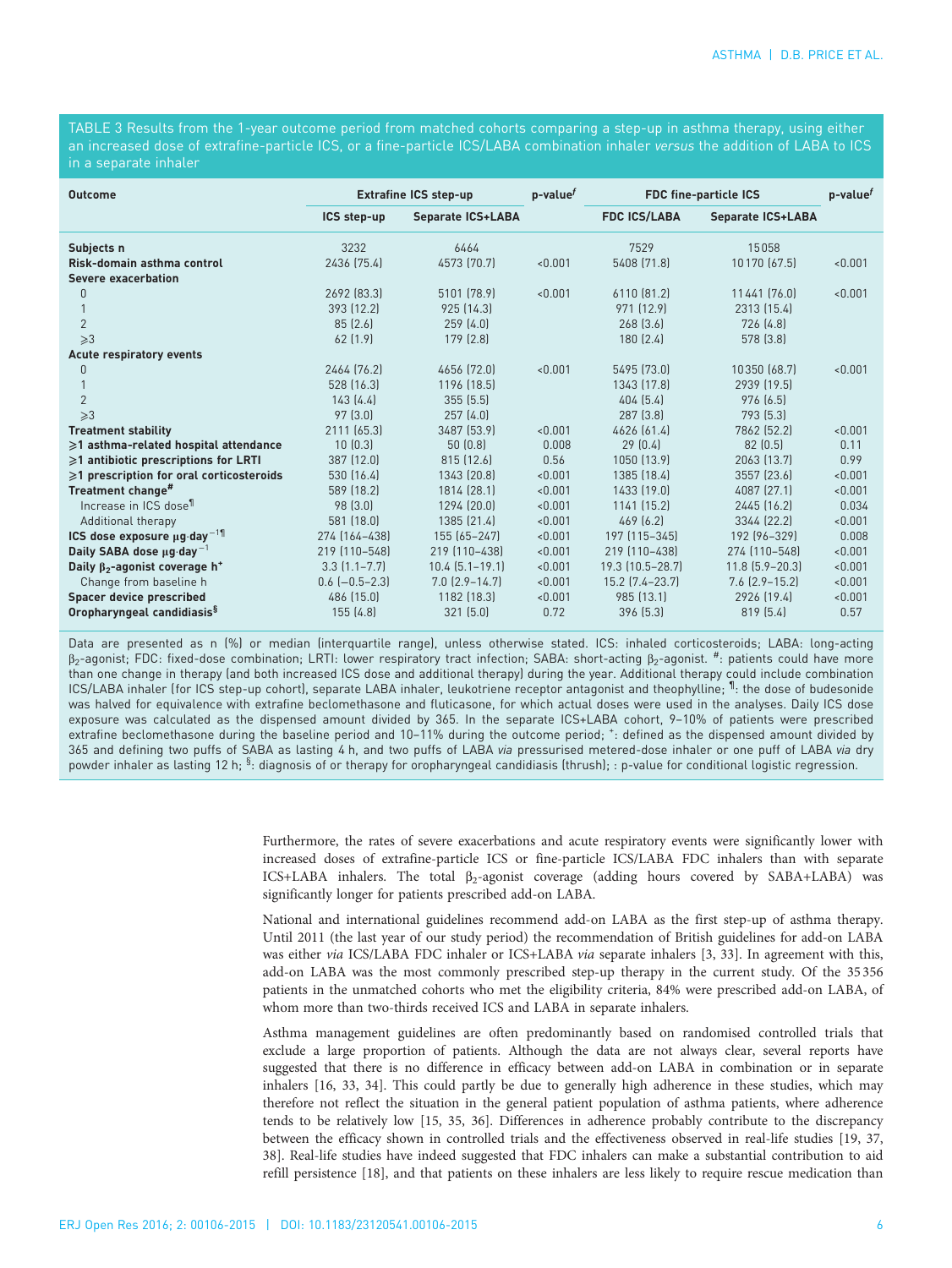<span id="page-6-0"></span>

FIGURE 1 Adjusted outcome measures comparing a step-up in asthma therapy using an increased dose of extrafine-particle inhaled corticosteroids (ICS) versus the addition of a long-acting  $\beta_2$ -agonist (LABA) to ICS in a separate inhaler. Data show the adjusted odds ratio (OR) or rate ratio (RR) with 95% CI. Variables have been adjusted for the following. <sup>#</sup>: number of oral corticosteroid prescriptions; 1: smoking status and number of oral corticosteroid prescriptions; <sup>+</sup>: smoking status and number of severe exacerbations during baseline year;<br><sup>§</sup>: smoking status, pumber of aral corticosteroid prescriptions and pumber of primary care consultations  $s<sub>i</sub>$  smoking status, number of oral corticosteroid prescriptions and number of primary care consultations.

those using separate inhalers [[17](#page-8-0)]. Indeed, the current results show a substantial advantage of fine-particle ICS/LABA FDC inhalers compared with separate inhalers.

An alternative step-up option to add-on LABA is an increased dose of ICS, which has previously been associated with a reduction in serious adverse events and hospitalisation [[39](#page-9-0)]. Our previous historical matched cohort study has shown that, in a general population of patients with asthma, an increased dose of extrafine-particle ICS is as effective as fine-particle ICS/LABA in a FDC inhaler [[19](#page-8-0)]. Furthermore, the current study shows that an increased dose of extrafine ICS is significantly more effective than add-on LABA via separate inhalers. A potential concern of ICS step-up might be that this leads to increased use of reliever therapy. Although the statistical test shows that the daily dose of SABA was higher for patients prescribed increased extrafine ICS compared with those prescribed separate ICS+LABA, the median daily SABA dose was the same in both cohorts, suggesting that there is no real clinical difference between the groups. In contrast, the median daily SABA dose was substantially higher for patients prescribed separate ICS+LABA than for those prescribed fine-particle ICS/LABA in FDC inhalers (274 and 219 μg·day<sup>-1</sup>, respectively). Furthermore, for total β<sub>2</sub>-agonist coverage (SABA+LABA), the exposure was significantly longer for patients prescribed add-on LABA (median 3 h in the ICS step-up versus 10–19 h in the add-on



FIGURE 2 Comparison of total β2-agonist coverage for patients prescribed a) an increased dose of extrafine inhaled corticosteroids (ICS) versus ICS+long-acting  $\beta_2$ -agonist (LABA) in separate inhalers or b) fixed-dose combination (FDC) of fine-particle ICS/LABA inhalers versus ICS+LABA in separate inhalers. Data are presented as coverage in hours per 24 h, where the total daily coverage of  $\beta_2$ -agonist (short-acting  $\beta_2$ -agonist (SABA)+LABA) was calculated as the annual dispensed amount divided by 365 and two puffs of SABA (albuterol 200 μg or terbutaline 500 μg) were defined as lasting 4 h, and two puffs of LABA via pressurised metered-dose inhaler or one puff of LABA via dry powder inhaler were defined as lasting 12 h.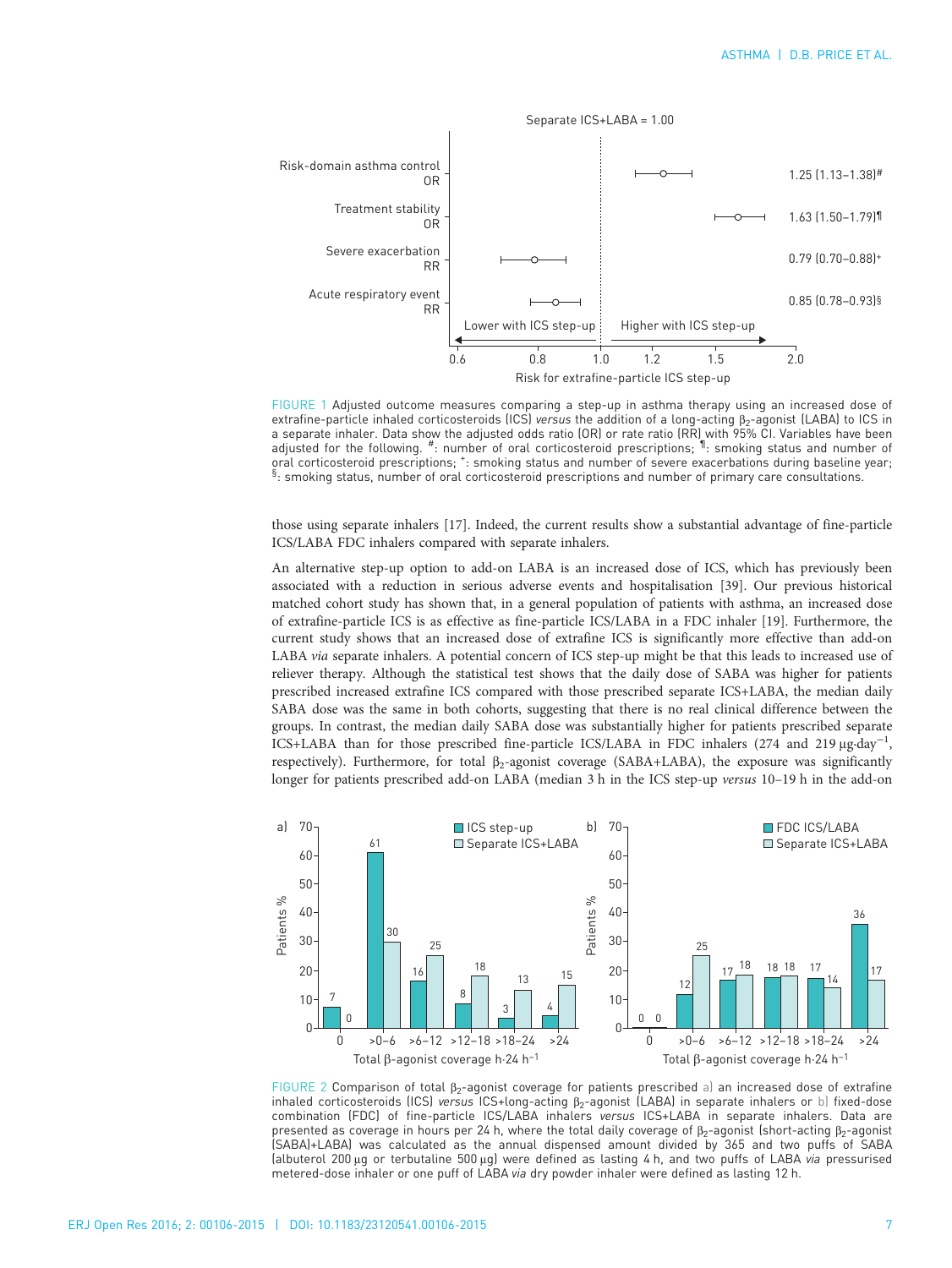<span id="page-7-0"></span>

FIGURE 3 Adjusted outcome measures comparing a step-up in asthma therapy using a fixed-dose combination (FDC) inhaler containing fine-particle inhaled corticosteroid (ICS)/long-acting β2-agonist (LABA) versus the addition of LABA to ICS in a separate inhaler. Data show the adjusted odds ratio (OR) or rate ratio (RR) with 95% CI. Variables have been adjusted for the following. <sup>#</sup>: smoking status, number of primary care<br>consultations and medication possession ratio; <sup>¶</sup>: smoking status, adherence to ICS therapy, number of nonasthma-related consultations and number of acute respiratory events; \*: number of acute respiratory events (categorised) and year of index date; <sup>§</sup>: number of acute respiratory events (categorised), year of index date and number of primary care consultations.

LABA cohorts). Therefore, an ICS dose step-up does not appear to result in any substantial increase in SABA prescription, while total  $\beta_2$ -agonist exposure increases substantially with add-on LABA.

In randomised controlled trials of bronchodilators, the primary end-point tends to be lung function, and patients generally have to demonstrate  $\beta_2$ -agonist reversibility to be included. The trials are also often limited in timescale, and most require patients with stable asthma whose exacerbation risk is low. In this context, the current study has several strengths. The findings depict clinically relevant real-life outcomes for asthma therapy in UK primary care, the patient group is larger than most controlled trials, and the 1-year follow-up is likely to minimise seasonal variation and capture less frequent outcomes, such as exacerbations. We did not exclude active smokers (15–24% of each cohort, except in the 61–80-year-old age group), patients did not have to demonstrate  $β_2$ -agonist reversibility to be included, and ~25% of patients in each cohort had rhinitis, which is a risk factor for poor asthma control [\[40](#page-9-0)]. Therefore, the analysed patient group appears to be representative of the general UK asthma population, and this improves generalisability of the study findings to general practice.

Our primary end-point of risk-domain asthma control was designed to capture the absence of asthma exacerbations during the outcome year. This composite data outcome has been used in previous research [[19](#page-8-0), [24\]](#page-8-0) and is in line with factors identified by expert working groups as being reflective of the future risk component of asthma control [\[31](#page-9-0), [32, 41\]](#page-9-0). Although we conducted a matched cohort analysis, and confounding was eliminated to the greatest possible extent with adjusted analyses, we acknowledge that the use of matching may increase the risk of selection bias [\[42\]](#page-9-0), and ignoring the matching variables may produce a certain population causal effect [\[43\]](#page-9-0). Similar to other historical cohort studies, this one is also limited by the fact that causal relationships cannot be inferred from the observed associations, and the possibility of unrecognised confounding factors remains. Nevertheless, we believe that, although slight baseline differences might still be present, they are unlikely to be of clinical significance.

For patients receiving ICS and LABA in separate inhalers, poor adherence to the ICS component can be associated with risks. An investigation into asthma deaths in the UK found that 6% of patients prescribed LABA in separate inhalers were not prescribed any ICS throughout the year, and an additional 12% had significant gaps in ICS prescribing, suggesting that approximately one in five of these patients were exposed to the increased risks associated with LABA monotherapy [[3](#page-8-0), [4](#page-8-0)]. In clinical practice, it is generally considered that combination inhalers improve adherence, and they guarantee that LABA is not taken without ICS [[2](#page-8-0)]. Our results provide real-life evidence to support the notion that either ICS step-up or add-on LABA via FDC inhalers is more effective than ICS and LABA in separate inhalers, which is the least desirable step-up option in a general patient population. The importance of this information is emphasised by the fact that more than two-thirds of patients prescribed add-on LABA received it via separate inhalers.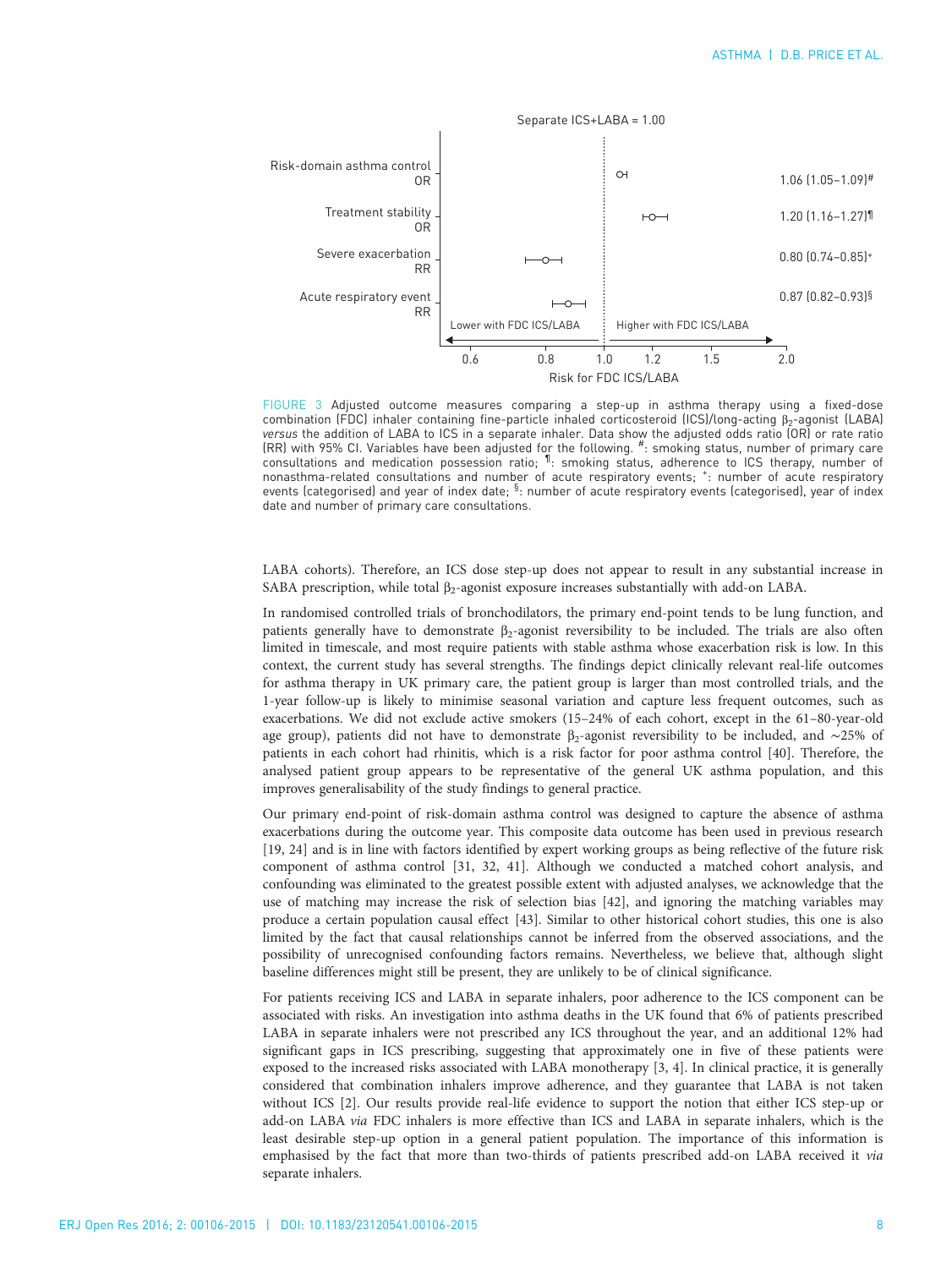<span id="page-8-0"></span>In conclusion, this real-life study of a broad general population of young people and adults with persistent asthma suggests that step-up therapy, by increasing the dose of extrafine-particle ICS or by adding LABA in FDC inhalers, is a better approach than prescribing ICS and LABA in separate inhalers. Whether this is a strategy that will work better in some patient subgroups, e.g. patients with impaired therapeutic response to β<sub>2</sub>-agonists or those with frequent exacerbations, is a question for further study.

#### Acknowledgements

We thank Neil Barnes (London Chest Hospital, London, UK) for his advice during the study design development and Anne Burden (Research in Real-Life Ltd, Cambridge, UK) for contributions to the study design and initial analyses. Our thanks go also to Alison Chisholm (Respiratory Effectiveness Group, Cambridge, UK) and Muzammil Ali (Research in Real-Life Ltd) for their assistance and input on data analyses and interpretation, and to Helga Mikkelsen (Cambridge Research Support, Cambridge, UK) and James Haslam (freelance) for writing and editorial assistance, funded by Research in Real-Life Ltd.

#### References

- 1 Global Initiative for Asthma. Global Strategy for Asthma Management and Prevention. 2015. Available from [www.ginasthma.org](http://www.ginasthma.org)
- 2 British Thoracic Society, Scottish Intercollegiate Guideline Network. British guideline on the management of asthma. A national clinical guideline. 2014. [www.sign.ac.uk/guidelines/fulltext/141/](http://www.sign.ac.uk/guidelines/fulltext/141/) Date last accessed: May 18, 2016.
- 3 Morales DR. LABA monotherapy in asthma: an avoidable problem. Br J Gen Pract 2013; 63: 627–628.
- 4 Royal College of Physicians. Why asthma still kills: the National Review of Asthma Deaths (NRAD) Confidential Enquiry Report. London, RCP, 2014.
- 5 Lemanske RF Jr, Mauger DT, Sorkness CA, et al. Step-up therapy for children with uncontrolled asthma receiving inhaled corticosteroids. N Engl J Med 2010; 362: 975–985.
- 6 Ducharme FM, Ni Chroinin M, Greenstone I, et al. Addition of long-acting β2-agonists to inhaled steroids versus higher dose inhaled steroids in adults and children with persistent asthma. Cochrane Database Syst Rev 4: 2010; CD005533.
- 7 Bisgaard H. Effect of long-acting β2-agonists on exacerbation rates of asthma in children. Pediatr Pulmonol 2003; 36: 391–398.
- 8 Greening AP, Ind PW, Northfield M, et al. Added salmeterol versus higher-dose corticosteroid in asthma patients with symptoms on existing inhaled corticosteroid. Allen & Hanburys Limited UK Study Group. Lancet 1994; 344: 219–224.
- 9 Shrewsbury S, Pyke S, Britton M. Meta-analysis of increased dose of inhaled steroid or addition of salmeterol in symptomatic asthma (MIASMA). BMJ 2000; 320: 1368–1373.
- 10 Bateman ED, Boushey HA, Bousquet J, et al. Can guideline-defined asthma control be achieved? The Gaining Optimal Asthma ControL study. Am J Respir Crit Care Med 2004; 170: 836–844.
- 11 Pauwels RA, Lofdahl CG, Postma DS, et al. Effect of inhaled formoterol and budesonide on exacerbations of asthma. Formoterol and Corticosteroids Establishing Therapy (FACET) International Study Group. N Engl J Med 1997; 337: 1405–1411.
- 12 Shepherd J, Rogers G, Anderson R, et al. Systematic review and economic analysis of the comparative effectiveness of different inhaled corticosteroids and their usage with long-acting β2-agonists for the treatment of chronic asthma in adults and children aged 12 years and over. Health Technol Assess 2008; 12: 1–360.
- 13 O'Byrne PM, Naya IP, Kallen A, et al. Increasing doses of inhaled corticosteroids compared to adding long-acting inhaled β<sub>2</sub>-agonists in achieving asthma control. Chest 2008; 134: 1192–1199.
- 14 Herland K, Akselsen JP, Skjonsberg OH, et al. How representative are clinical study patients with asthma or COPD for a larger "real life" population of patients with obstructive lung disease? Respir Med 2005; 99: 11–19.
- 15 Wu AC, Butler MG, Li L, et al. Primary adherence to controller medications for asthma is poor. Ann Am Thorac Soc 2015; 12: 161–166.
- Perrin K, Williams M, Wijesinghe M, et al. Randomized controlled trial of adherence with single or combination inhaled corticosteroid/long-acting β-agonist inhaler therapy in asthma. J Allergy Clin Immunol 2010; 126: 505–510.
- 17 Kardos P. Budesonide/formoterol maintenance and reliever therapy versus free-combination therapy for asthma: a real-life study. Pneumologie 2013; 67: 463–470.
- 18 Stoloff SW, Stempel DA, Meyer J, et al. Improved refill persistence with fluticasone propionate and salmeterol in a single inhaler compared with other controller therapies. J Allergy Clin Immunol 2004; 113: 245–251.
- 19 Israel E, Roche N, Martin RJ, et al. Increased dose of inhaled corticosteroid versus add-on long-acting β-agonist for step-up therapy in asthma. Ann Am Thorac Soc 2015; 12: 798–806.
- 20 Leach CL, Kuehl PJ, Chand R, et al. Respiratory tract deposition of HFA-beclomethasone and HFA-fluticasone in asthmatic patients. J Aerosol Med Pulm Drug Deliv 2016; 29: 127–133.
- 21 Leach CL, Kuehl PJ, Chand R, et al. Characterization of respiratory deposition of fluticasone-salmeterol hydrofluoroalkane-134a and hydrofluoroalkane-134a beclomethasone in asthmatic patients. Ann Allergy Asthma Immunol 2012; 108: 195–200.
- 22 Barnes N, Price D, Colice G, et al. Asthma control with extrafine-particle hydrofluoroalkane-beclometasone vs. large-particle chlorofluorocarbon-beclometasone: a real-world observational study. Clin Exp Allergy 2011; 41: 1521–1532.
- 23 Price D, Thomas M, Haughney J, et al. Real-life comparison of beclometasone dipropionate as an extrafine- or larger-particle formulation for asthma. Respir Med 2013; 107: 987–1000.
- 24 Colice G, Martin RJ, Israel E, et al. Asthma outcomes and costs of therapy with extrafine beclomethasone and fluticasone. J Allergy Clin Immunol 2013; 132: 45–54.
- 25 Price D, Martin RJ, Barnes N, et al. Prescribing practices and asthma control with hydrofluoroalkane-beclomethasone and fluticasone: a real-world observational study. J Allergy Clin Immunol 2010; 126: 511–518.